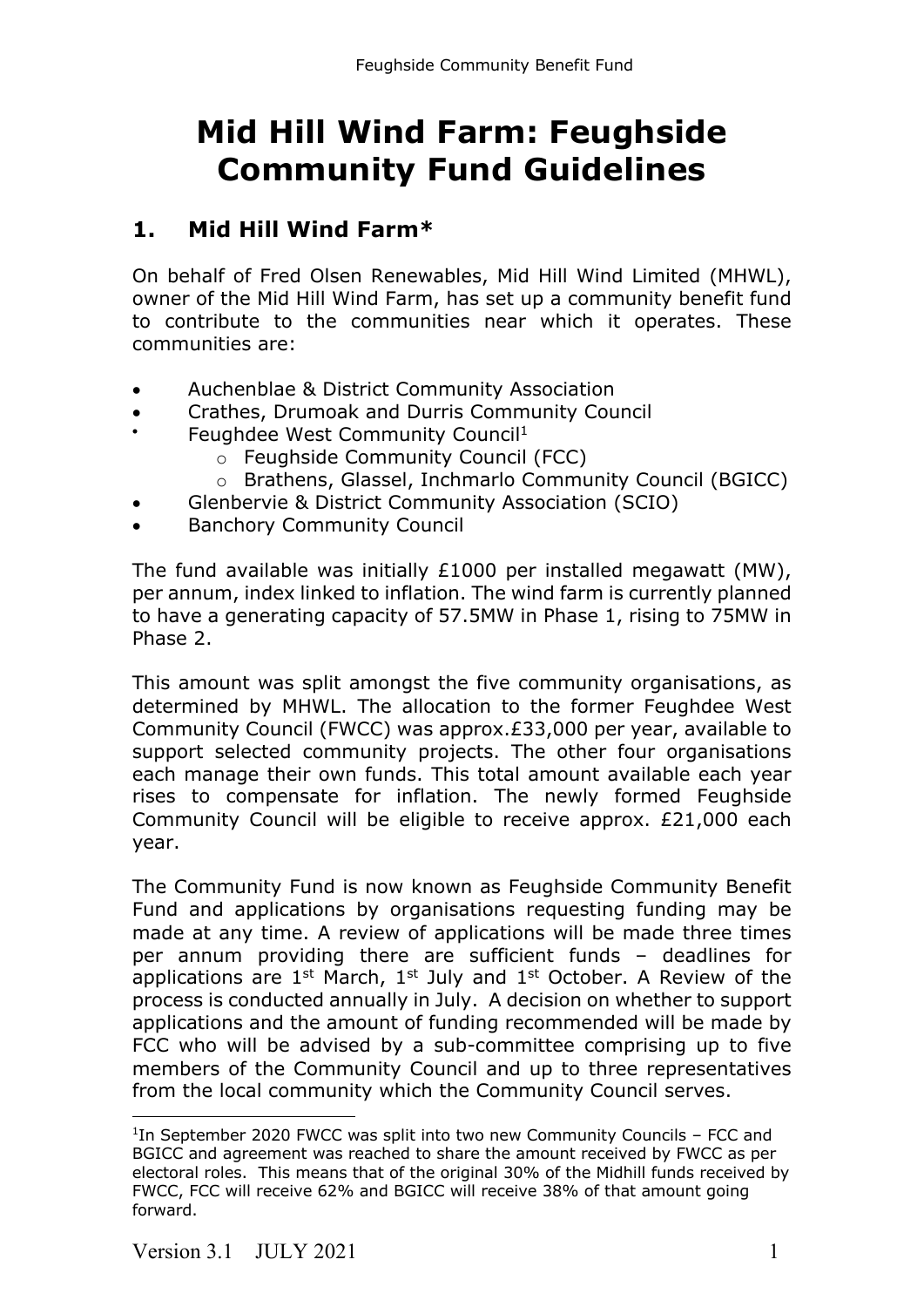Applications that are recommended for funding will be forwarded to Fred Olsen Renewables. Provided that they are in agreement with the recommendations, Fred Olsen Renewables will approve and distribute funds to FCC who will then send to the applicant/s. The process from application to successful applicants receiving funds is expected to take approximately 6 months.

# **2. Funding Guidelines**

Funding from the FCC Community Fund is available to organisations within the FCC area for the benefit of its inhabitants. These Guidelines have been produced to assist those who are applying for such funding.

# **3. Geographical boundary**

You can verify whether you live within the FCC area by checking on the Aberdeenshire Council website or using the following link http://www.aberdeenshire.gov.uk/local/map.asp (Enter your post code and press 'Go'. When you click on your address you will be able to see your local Community Council). You can also check with the applications secretary at: midhill.secretary@gmail.com and also the FCC website at: *www.feughside.com*]

# **4. What projects are eligible to apply to the fund?**

To apply for funding, community groups or organisations must be properly constituted. You do not need to be a registered charity to apply for a grant but you must be able to demonstrate community benefit. If you would like to make an application but are not part of a properly constituted group or organisation, please contact the Community Council. The fund welcomes applications from organisations that make a difference across a range of areas:

**Children and young people** – projects focused on improving access to facilities, activities and services for younger members of the community.

**Community buildings and amenity sites** – projects which maintain and develop buildings and amenity sites being used and run by the community, especially projects which help ensure their sustainability for the future.

**Community transport and communication initiatives** – schemes that promote mobility of people and information in the community.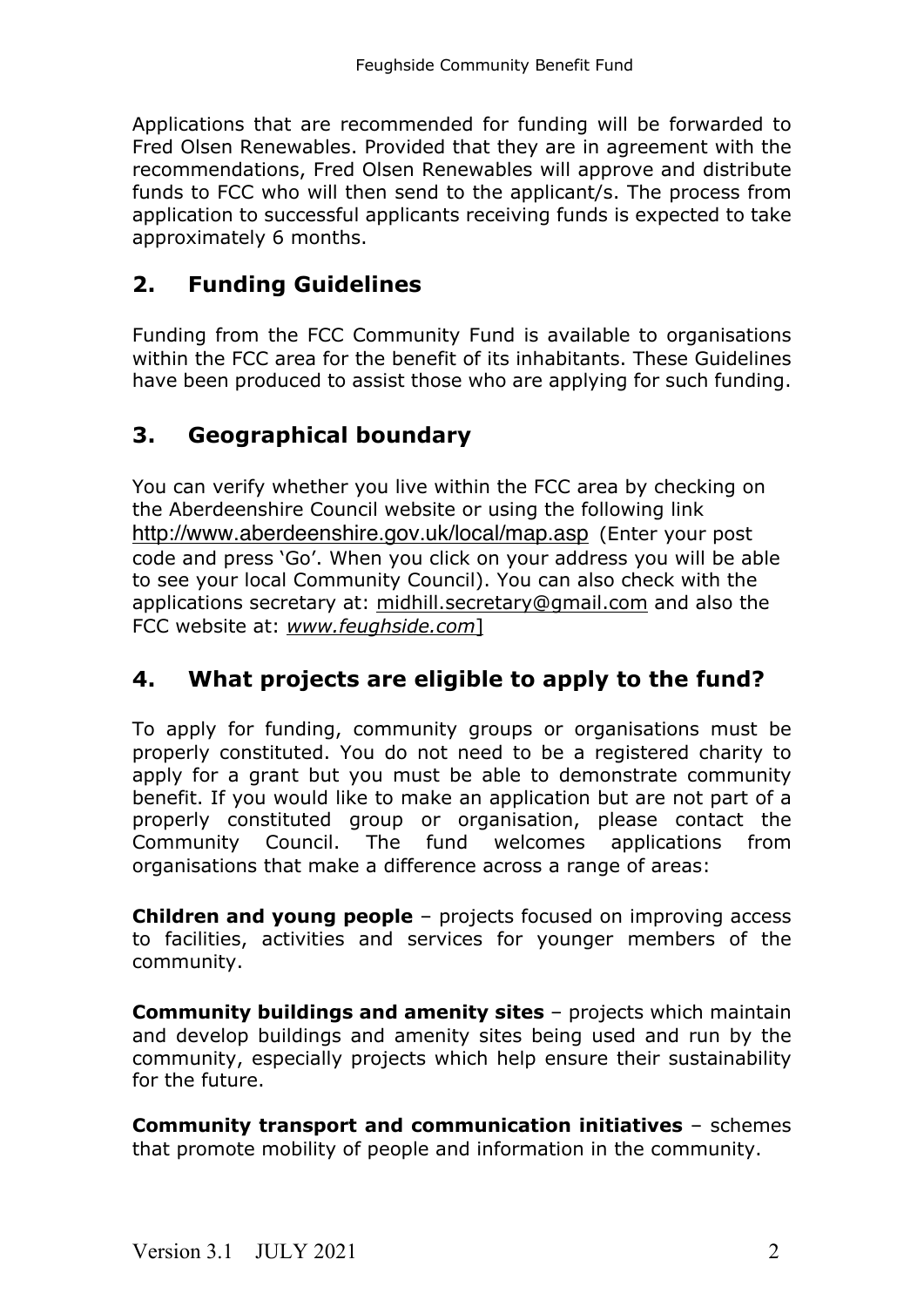**Conservation, wildlife and animal sanctuary projects** – in particular those which improve the use of and access to communal land as defined by access legislation and other land as agreed with the Landowner.

**Culture and Heritage** – projects that celebrate, protect and promote culture, history and heritage.

**Education and skills development** – group and community based programmes, particularly for those who have had no previous access to training opportunities.

**The elderly** – projects focused on improving access to facilities, activities and services for more senior citizens in the community.

**Energy efficiency and environmental sustainability** – community projects to minimise energy loss, promote the use of green energy or sustain the natural and built environment.

**Health** - projects focused on improving access to facilities, activities and services that aim to improve the health and well-being of the local community, including through sports.

**Regeneration** – community projects that help to reduce crime levels, increase employment, housing or improve the physical environment.

**Self-help groups** – community groups that deliver services to specific sectors of the community that are in need.

**Vulnerable people** – projects focused on improving access to facilities, activities and services for people with disabilities, the homeless and those who are disadvantaged.

**Any other project** your group feels will bring benefit to the community in the area.

### **5. What will not be funded?**

The aim of the fund is to ensure that there is a real benefit to the community it serves, so the following will not be funded:

- Projects outside the defined FCC boundaries,
- Fundraising for national or regional charities unless the funds are going directly to a group or project operating in the area of benefit.
- Any project the financing of which is the legal responsibility of any third party, unless explicitly agreed in writing prior to submitting your application.
- Sponsorship.

Version  $3.1$  JULY 2021  $3.3$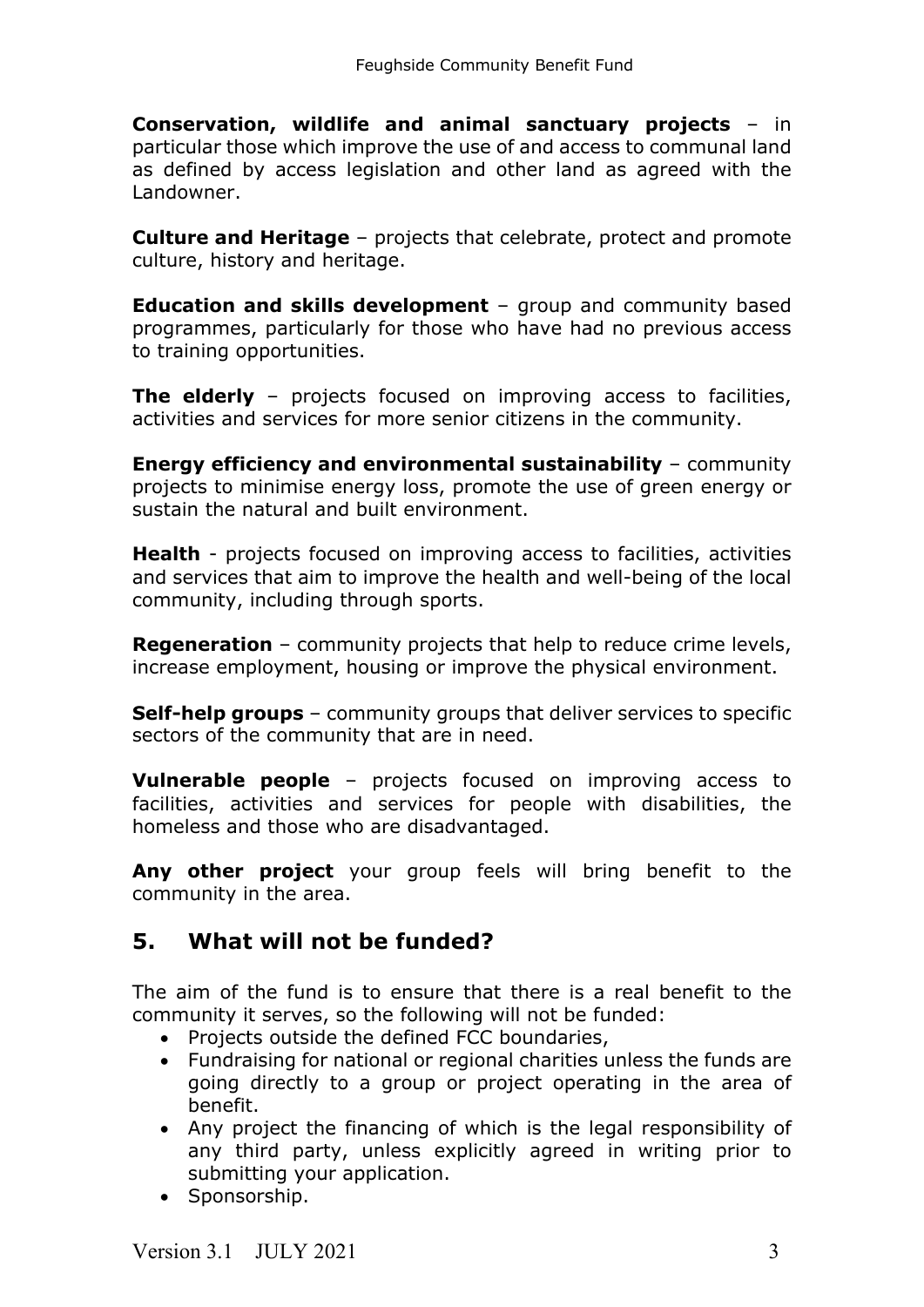- Improvements to land that is not open to the general public.
- Projects or activities promoting political or religious objectives.
- Deficit or retrospective funding (i.e. activities that have already taken place).
- Any purpose that adversely affects or works against the interests of the wind farm or the owner of the land on which the wind farm is constructed or the Company or any of its subsidiary or related companies
- Any purpose that adversely affects or works, whether directly or indirectly, against any form of renewable energy development
- Projects or activities which support an individual or individuals who are not acting on behalf of a group or organisation with the capacity to benefit the wider community.
- Projects and activities likely to cause divisiveness or community disharmony.
- Applications for projects made by individuals or agencies where commission or other payment is made to that individual or agency.
- Applications for projects made by individuals or agencies for redistribution to other separate individuals or agencies.
- Applications to support "commercial gain"

# **6. What information do you need to provide?**

It will help your cause if you can demonstrate any or all of the following:

**Benefit:** Demonstrate a clear benefit from the project and what support you have from the local community. It will help if you can provide evidence of research or consultation with those who will directly benefit – tell us about it!

**Community Use:** Show the true extent of the proposed project or funding in terms of duration and numbers of beneficiaries.

**Community Involvement:** The fund would like to support projects where the community is already helping itself and where there is enthusiastic input from committed and resourceful people.

**Value:** You need to demonstrate value for money as well as careful and realistic budgeting, show sensible costings and provide quotes from more than one source, e.g. projects over £1,000 should have 3 different quotes. It will help if projects already include revenue from other sources (i.e. are already part-funded or match funded).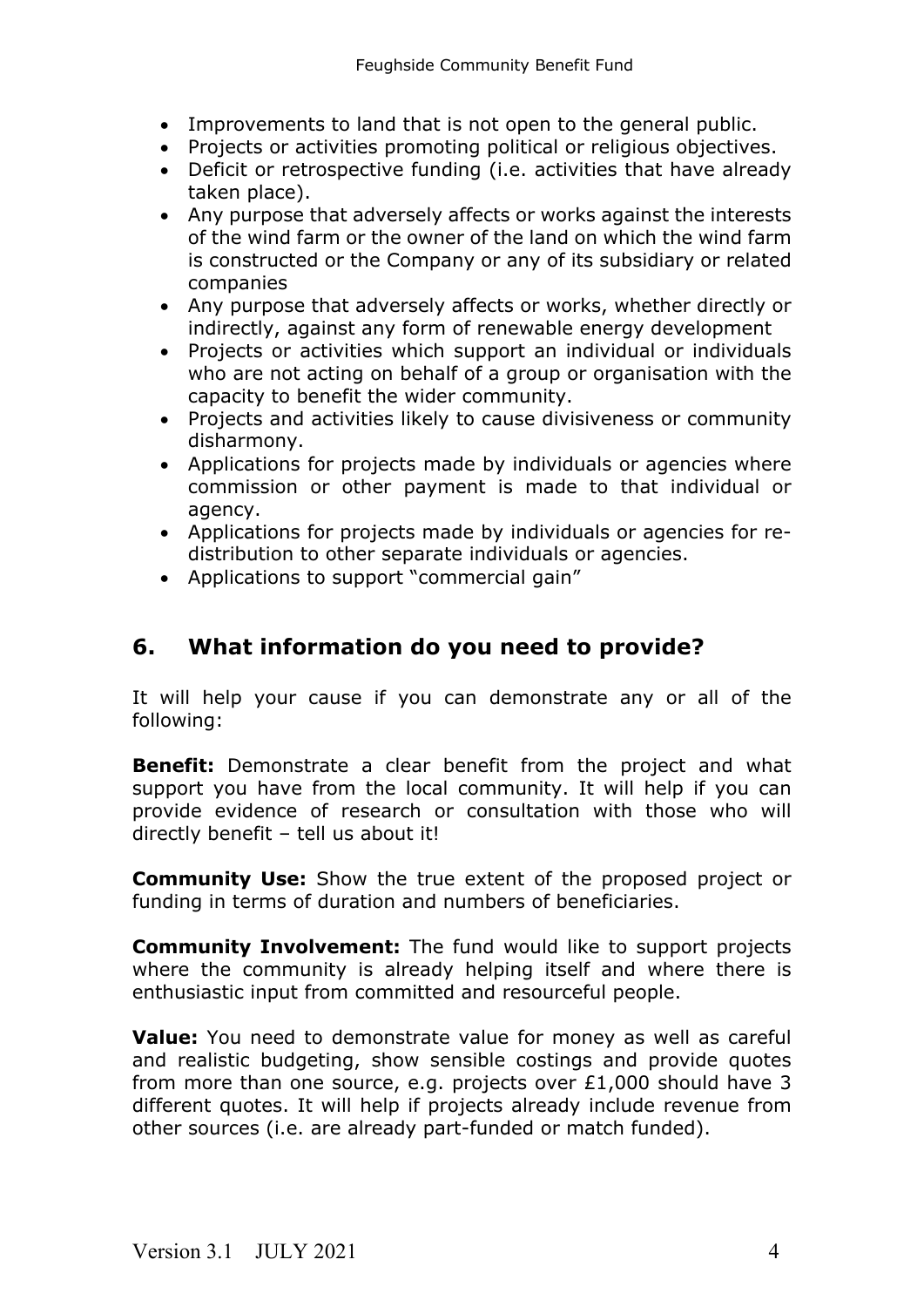# **7. How long is funding for?**

Our grants are for one year and should be spent within 12 months of receipt. Applicants can apply for funding in consecutive years but should not assume that these will be successful as applications from groups that have not previously received funding may be given higher priority.

Funds not used within 12 months of award may be absorbed back into the fund and re-distributed unless agreed by FCC.

# **8. What level of funding is available?**

With the Mid Hill fund, there is a limit of three years community benefit that can be applied for in any one year. However, only in exceptional circumstances will funds in excess of the annual community benefit be awarded, as any such overspend will reduce funds available in subsequent years.

Applications for larger funds would be expected to benefit wider areas of the community for longer. There is no guarantee that the full amount requested in any application will be granted, so applicants should indicate whether their project can proceed with part-funding.

Match funding is currently not a pre-requisite required for applications, but it will help your application if you are able to demonstrate that additional funding has been secured or has been applied for. Grants from the fund may be used as match funding unless excluded by the managers of other matched funds.

Should the members of the six communities covered by the Mid Hill fund wish to work on joint projects providing benefit to more than one area, applications for funds could be made in each of the areas that would benefit. The funding requested from each area should be proportional to the benefit to that area.

# **9. The application process**

Applications can be submitted by  $1^{st}$  March,  $1^{st}$  July or  $1^{st}$  October and, provided that it is received at least two weeks in advance, an application will usually be considered at the following meeting of the FCC.

There is an Annual Review meeting every July and although the main focus is to review the overall process and supporting documentation, applications will also be considered at this meeting provided there are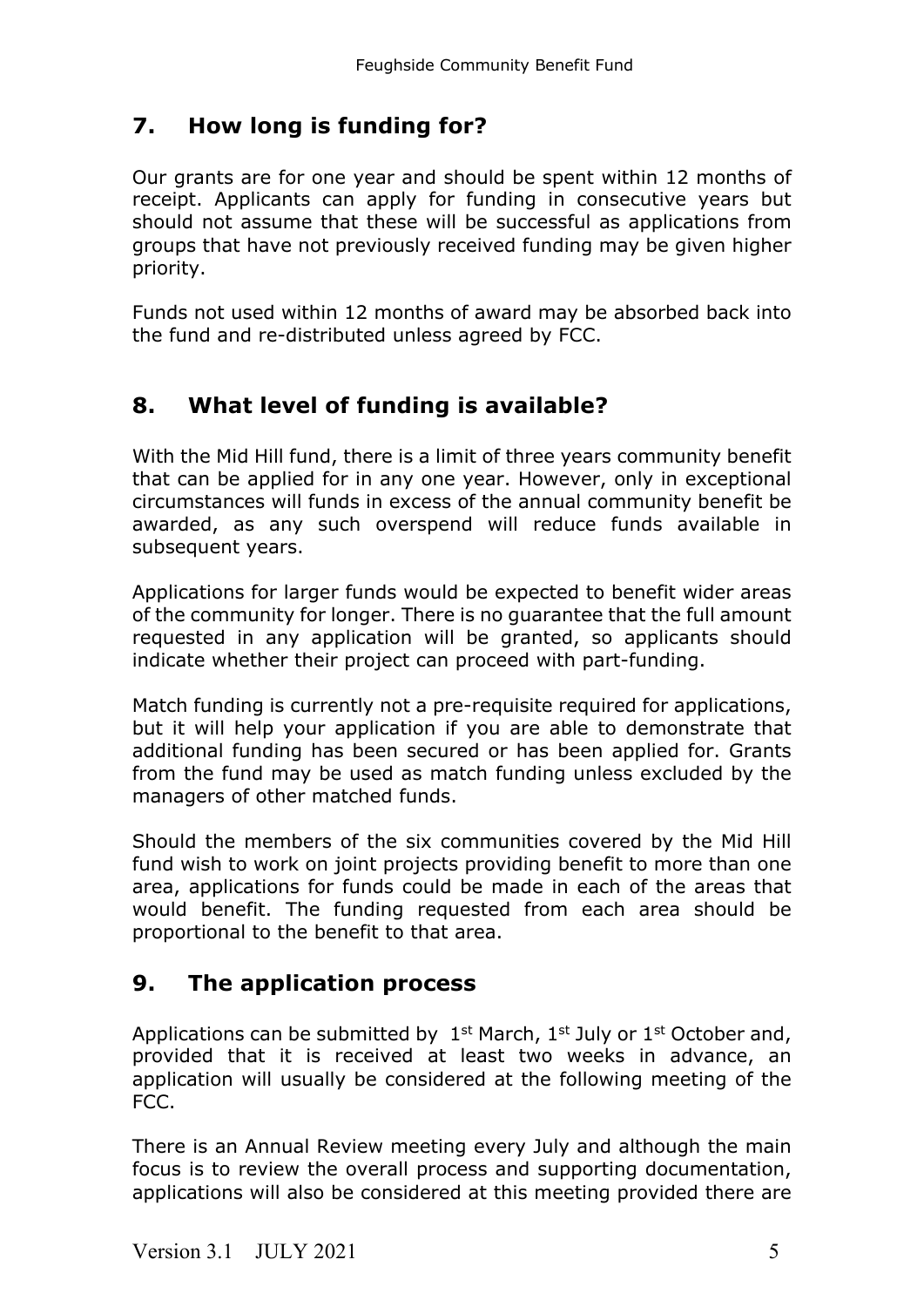sufficient funds available. Potential applicants should contact Midhill.secretary@gmail.com who can advise if there are funds available and provide further guidance, if required, on the application process.

The application form will be made available either in hard copy or online to interested parties.

Once your application is received, FCC may wish to contact the applicant, so it is important that the person nominated on the form is knowledgeable about the project.

The FCC Sub-Committee will assess all applications and present their recommendations at the next FCC monthly meeting where a final vote can be held, and is minuted, on whether funding should be available for each application.

### **10. How will funding decisions be made?**

A FCC Sub-Committee will assess the applications and score each application against a set list of criteria. They will consider the benefit offered by each application, the level of funding required and make recommendations for FCC approval on the awarding of funds to Fred Olsen Renewables.

The objective is that the decision process will be fair, transparent and without bias. We will consider all applications equally, hence FCC Community Council members and members of the Sub-Committee will not be able to vote for applications in which they have a vested interest.

### **11. What do I need to send with my application?**

As well as the appropriate completed application form, you may be asked to provide:

- **Constitution** A signed copy of your organisation's governing document, constitution or memorandum and articles of association. This could be a simple set of rules and the project description. Your organisation should operate with regard to equal opportunities best practice, and this should be reflected in your constitution.
- **Accounts** A copy of your organisation's most recent accounts. If you have been running for over one year, we would expect to see a full set of accounts showing a breakdown of your annual income, expenditure and carry-forward balance. If you are a new group (less than twelve months old), a recent bank statement

Version 3.1 JULY 2021 6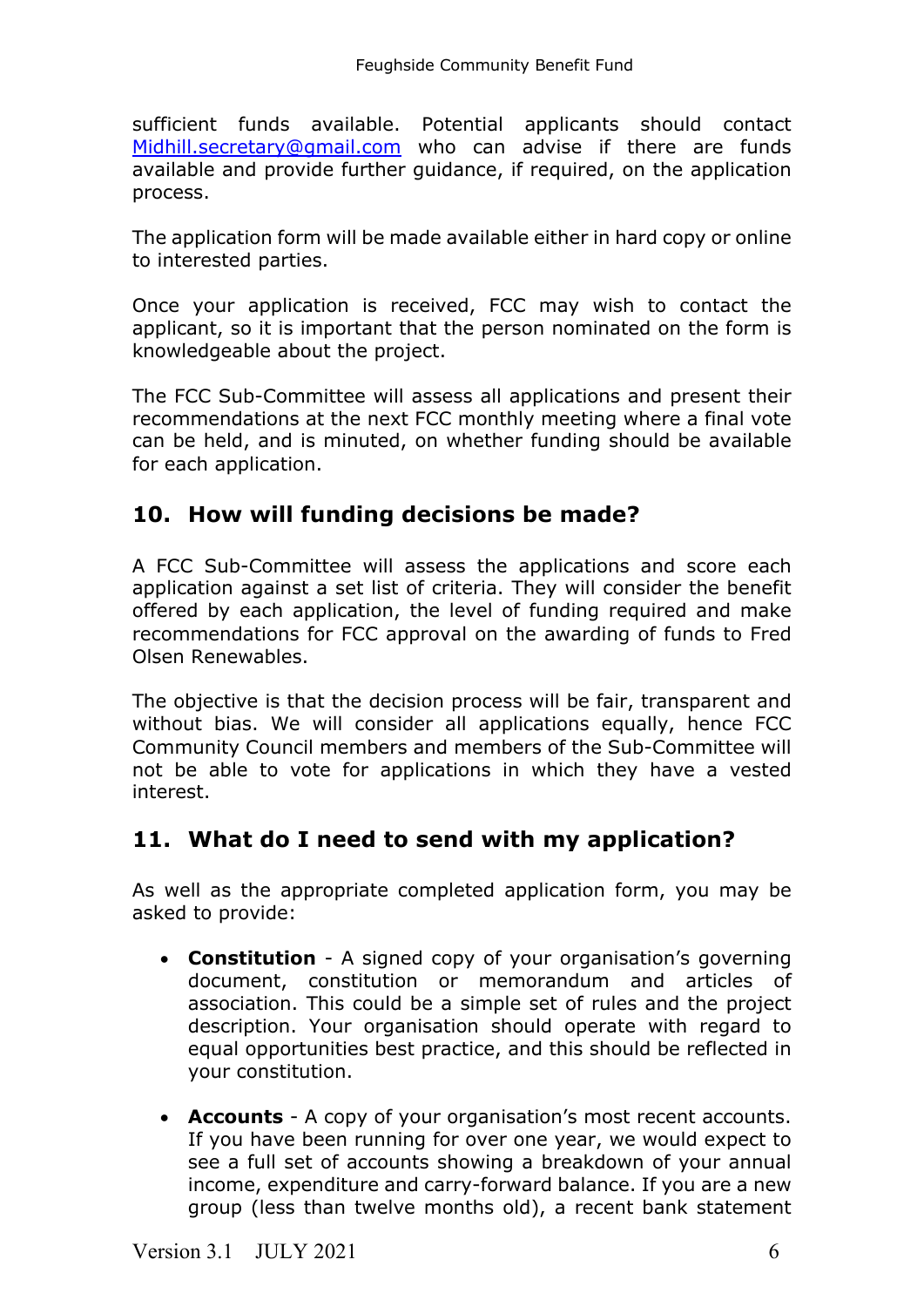plus an annual budget/cash flow forecast showing estimated income and expenditure is acceptable. These documents should be signed by your treasurer. If your organisation doesn't have a bank account, please provide a description of your fund management.

- **Permissions** if your project requires a landowner's or landlord's permission, you should produce a letter from them to that effect. You should also provide documentation to show that planning permission has been obtained and is still valid, if required.
- **Plans and photographs** if your project involves an element of development, you should provide a location plan, photographs of the site as it is and plans/sketches showing what is proposed.
- **Costs, Quotes and Value for money** you should provide evidence to support the amount of money you've applied for. This should demonstrate that the project provides value for money. You should supply multiple quotes where possible and the reasoning behind the selected quote, it doesn't have to be the cheapest, but you must explain the decision.

# **12. What happens once a decision has been made?**

Offer or refusal notification will be sent out following the next FCC meeting. Should you need to request a change of use for any award made, you must submit your request in writing before committing or redirecting any funds.

# **13. Appeals**

If you feel that an application has been rejected unfairly you can ask that the decision be reviewed. You must make this request within 28 days of receiving your refusal letter. If FCC receive an appeal it may ask an independent arbiter to review the decision-making process and ensure that the process has been followed correctly and fairly. This review process will not result in funds being re-allocated. You may have to re-apply. Any deficiencies in the process or its implementation identified during the review will be addressed prior to opening the next round of applications.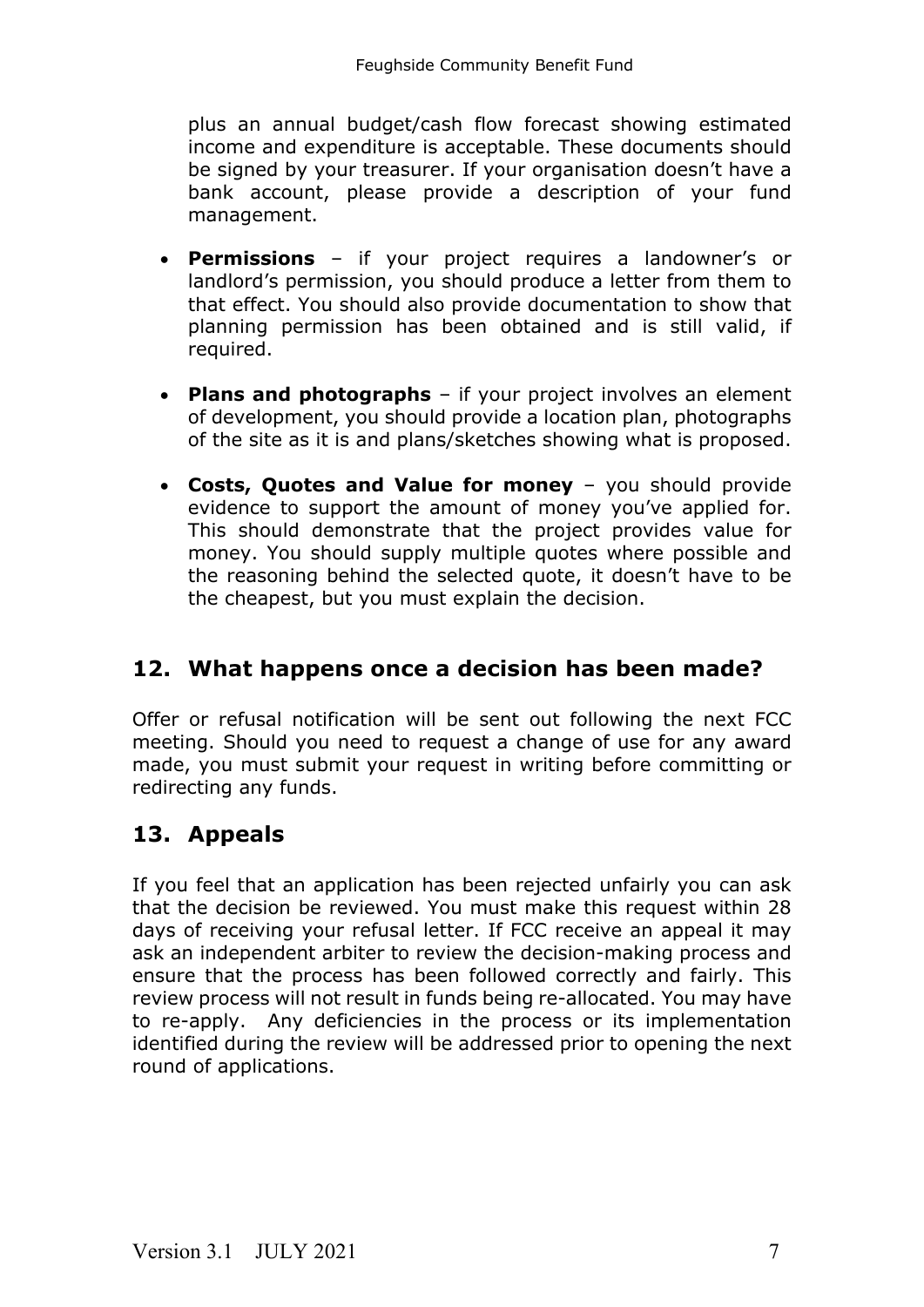### **14. What are my responsibilities?**

Successful applicants must report back to Feughside Community Council upon completion of the project or within twelve months, whichever is sooner. It is important that they can demonstrate the benefit to the Community that has been achieved through receiving these funds and FCC may use this report in their publicity e.g. on their website.

It is important that projects are completed within the required timescale and that this is demonstrated using the criteria presented in your application. If this is not done, it jeopardises future funding availability for others, as well as for your organisation.

### **15. Publicity**

Any public references with regards to the project should refer to the funding source by stating either 'made possible by the Feughside Community Benefit Fund' or 'part funded by the Feughside Community Benefit Fund'.

### **16. Who to contact?**

Application Forms can be downloaded from:

http://marrareapartnership.org.uk

or obtained by emailing

Midhill.secretary@gmail.com